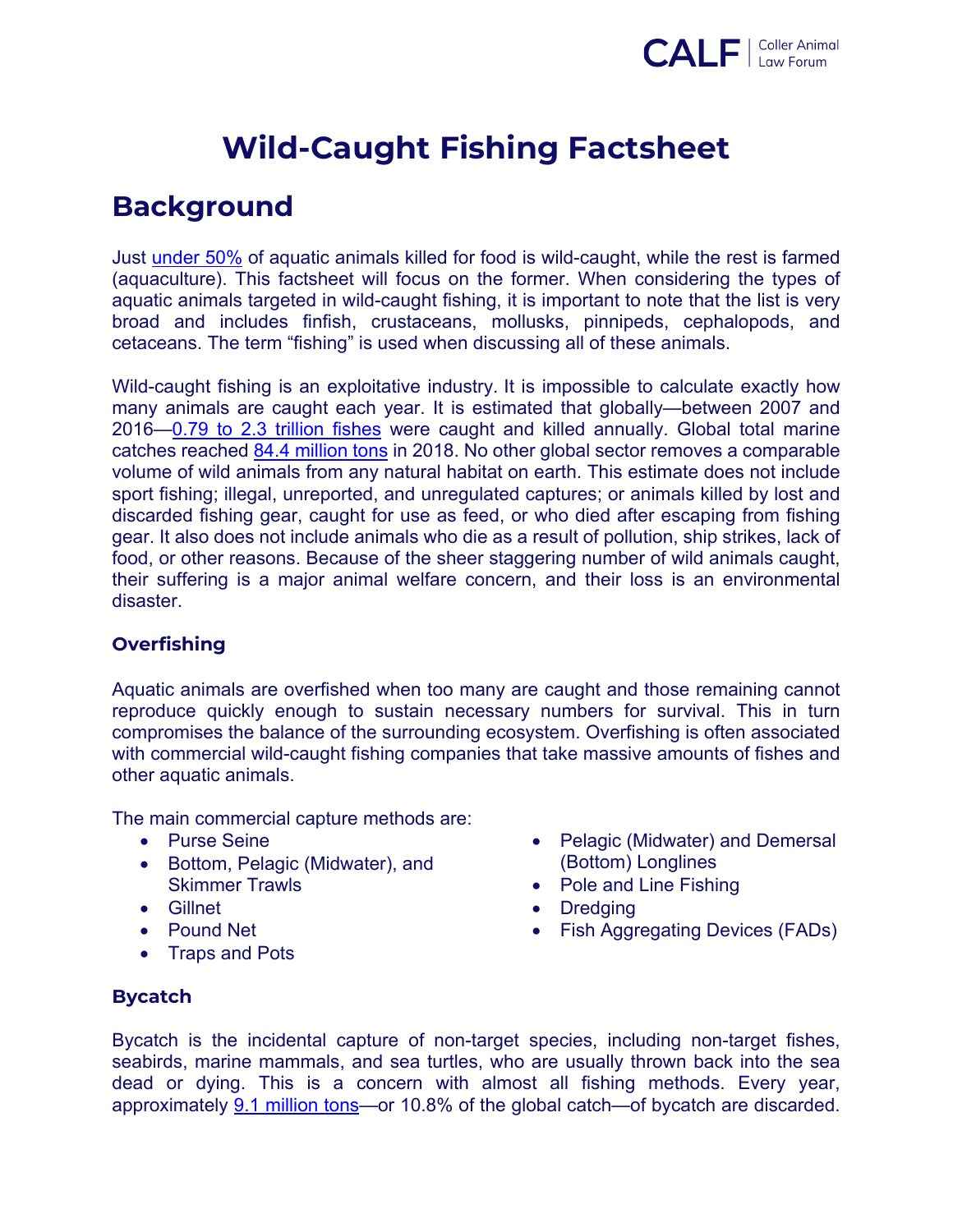

That figure only applies to the legal and reported global catch. Numbers are not available for the amount of by-catch resulting from illegal, unreported, and unregulated operations.

#### **Ghost gear**

Ghost Gear refers to any fishing gear that has been abandoned, lost, or otherwise discarded. Countless aquatic species are killed annually by ghost gear. Fish, crabs, and lobsters often get caught in lost traps. Sea turtles, marine mammals, and seabirds get entangled in, or ingest, plastic fishing lines, causing them to starve or drown.

#### **Aquaculture's Impact on Wild-Caught Fishing**

Aquaculture also raises welfare issues for wild-caught fishes. The use of wild fishes to feed farmed species places direct pressure on wild populations and wild-caught fishing resources. Aquaculture can also diminish the number of wild fishes by habitat modification, food web interactions, the introduction of exotic species, and nutrient pollution.

# **Key Consideration**

#### **1. Methods of Slaughter**

The welfare of fishes is marginalized even within the growing field of animal law. This is especially apparent regarding slaughter because fishes are excluded from any protections offered to terrestrial animals slaughtered for human consumption. Most wildcaught fish are left to suffocate in the air as they try to escape while their gills collapse, preventing them from breathing. Another choice is evisceration, in which the fish's internal organs are removed, excluding the brain and gills. This is usually done without prior stunning. Sometimes fish are put into ice water in a process called chilling. Chilling is extremely stressful for fishes and may lead the fishes to try to violently escape and may also cause them to suffer for a longer time, up to hours at a time. Tuna, swordfish, and other larger animals are often clubbed to death leading the animals to lose and regain consciousness causing the process to have to be repeated several times.

The World Organization for Animal Health (OIE), an intergovernmental agency that sets minimum (though non-enforceable) animal welfare standards for member nations, published recommendations on fish slaughter in 2015. Chapter 7.3, *Welfare Aspects of Stunning and Killing of Farmed Fish for Human Consumption*, lays out general principles to ensure the welfare of fishes for stunning, killing, and transportation. These *recommendations* only address "farmed fish" and make no mention at all about wildcaught fishes.

Fishes and other aquatic animals are excluded from most laws that protect animals: many criminal state anti-cruelty laws, slaughter laws, transportation laws, and research and captive animal laws. The US Humane Methods of Slaughter Act requires that some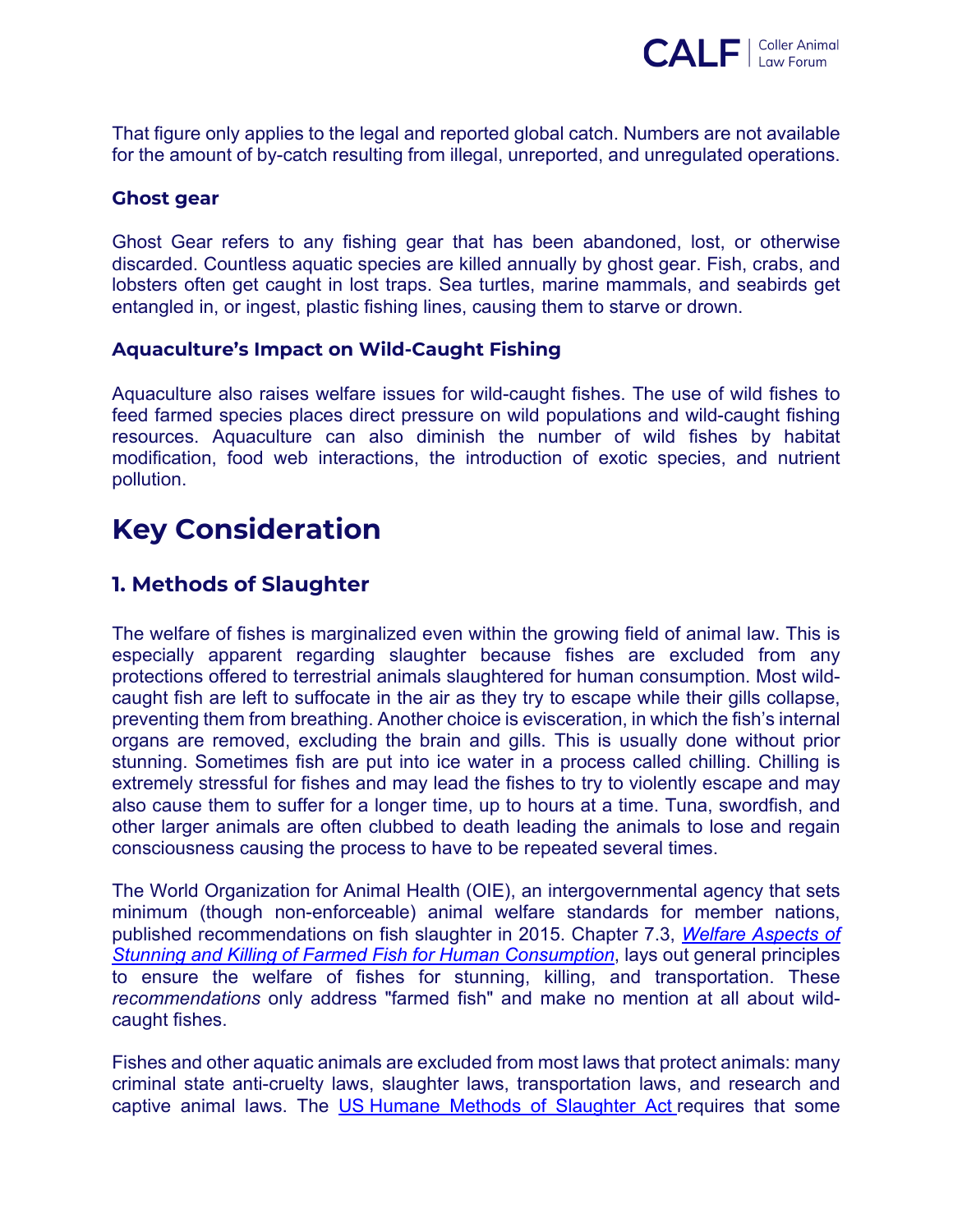

animals be rendered insensible to pain before being slaughtered. The Act applies to farmed land animals (but not birds) and does not apply to fishes. EU Slaughter Regulation 1099/2009, includes fishes in its scope, but excludes them from virtually all the provisions in the act.

#### **2. Recognition of the sentience of wild aquatic animals**

There has been a debate about the welfare of fishes for decades, which centers on the question of whether they are sentient or have consciousness. The debate for fishes, cephalopod, molluscs, and decapod crustaceans has ended. Studies conclude that the perception and cognitive abilities of these animals often match or exceed that of other vertebrate animals. A scientific consensus concludes that fish experience pain in a manner similar to other vertebrates.

EU Law (article 13, TFEU) recognizes all animals as sentient beings, and requires the EU and Member States to take into account their welfare including in fisheries policies, Scientists now know far more about the capacities of aquatic animals, which include their capacity to experience pain and suffering. The UK Animal Welfare (Sentience) Bill is legislation proposed by the Government of the United Kingdom, that among other things will recognize animal sentience and will include fishes, cephalopod molluscs, and decapod crustaceans in recognition of their sentience and ability to feel pain.

# **Select Legislation and Regulations**

### **1. Non-Enforceable**

In 2015, United Nations' Member States adopted seventeen Sustainable Development Goals (SDGs) that set out specific objectives for countries to meet within a given time frame. SDG 14 establishes the goal to "conserve and sustainably use the oceans, seas and marine resources." The U.N. established targets are formulated in anthropocentric terms, meaning that they are to be achieved for the benefit of humans. SDG 14 directly relates to aquatic animals and should include goals that pertain to their welfare as well. The Code of Conduct for Responsible Fisheries (the Code) was adopted by the Food and Agriculture Organization of the United Nations (FAO) in 1995. According to FAO, the Code recognizes the nutritional, economic, social, environmental, and cultural importance of fisheries and aquaculture. It is directed toward members and non-members of FAO; fishing entities; subregional, regional, and global organizations; everyone concerned with conserving fishery resources, managing fisheries, and developing fisheries; and other users of the aquatic environment concerning fisheries. It does not take into account the suffering or welfare of aquatic animals.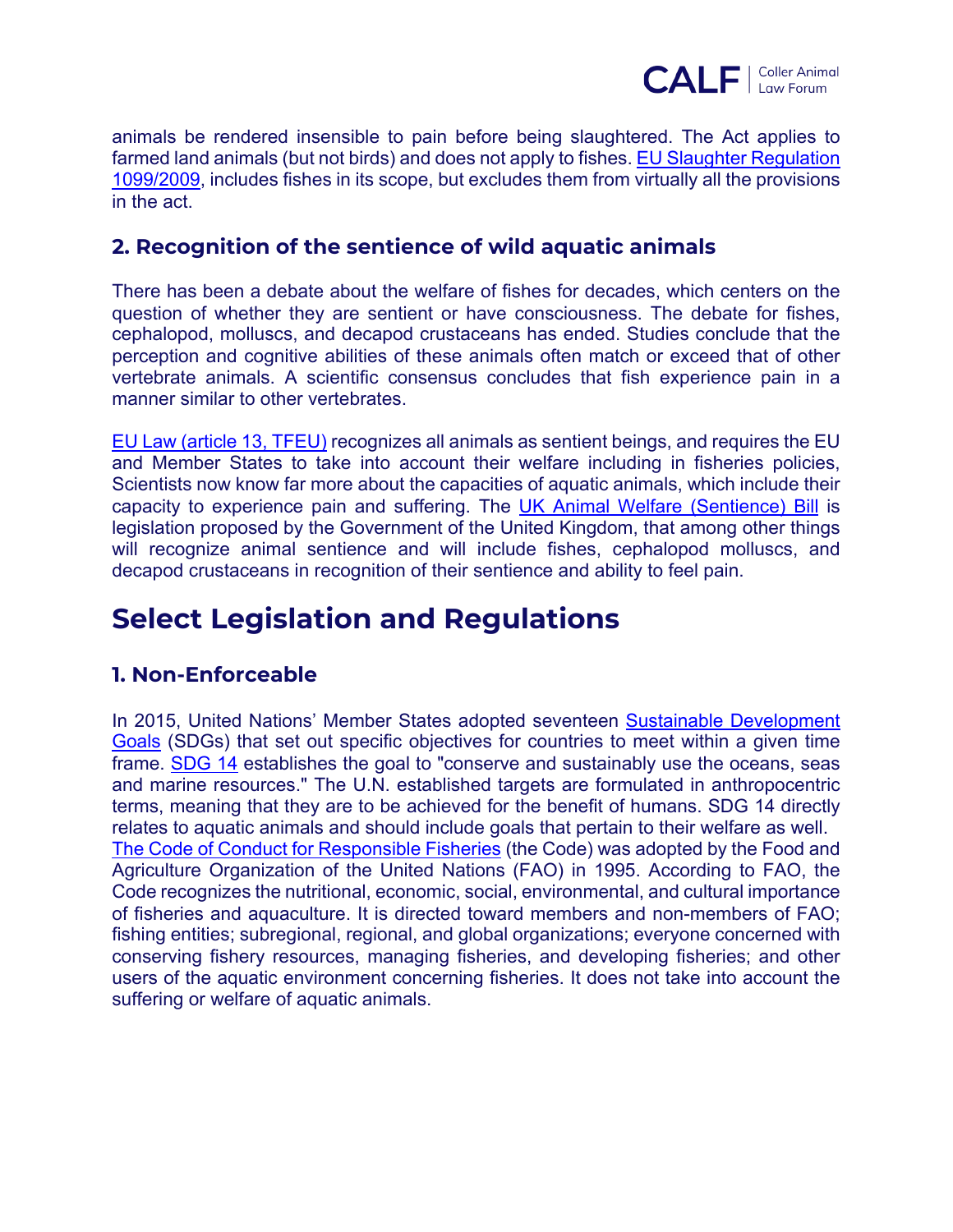

### **2. Bycatch Reduction**

New technology aimed to reduce bycatch includes turtle excluder devices, metallic repellents (used to repel sharks and rays), trap net modifications, artificial illumination (may decrease bycatch of endangered chinook salmon), and revival boxes. Despite these new technologies and industries' grudging recognition of the issue, bycatch is still a significant problem.

Turtle excluder devices (TEDs) promote sea turtle conservation by addressing interactions between sea turtles and trawl fishing gear. Many shrimp trawlers operating in the United States waters of the Gulf of Mexico and South Atlantic are required by federal law to equip their trawls with a TED.

The EU Habitats Directive and US Endangered Species Act both aim to protect the most endangered and vulnerable species, under the respective jurisdictions, including aquatic animals. Requiring implementation of specific management plans for endangered and vulnerable species. Similarly, the US Marine Mammal Protection Act protect aquatic animals establishes a national policy to prevent marine mammal species from declining beyond the point where they ceased to be significant functioning elements of the ecosystems of which they are a part.

In 1987, Norway introduced a ban on discards. The general rule is that the economic value of the fish caught in violation of the regulations is forfeited to the state. As such, where vessel quotas or bycatch limits are exceeded, fishermen may decide it is better to discard the illegal fish rather than landing it. As an attempt to counter such behavior, fishermen retain 20% of the forfeited sum of money if it is established that the illegal catch was taken unintentionally. However, this policy only applies to the whitefish sector.

#### **3. Closure Areas**

Nearly every country in the world has agreed to a goal of protecting at least 10% of the world's coastal and marine areas by 2020. As of June 2020, Marine Protected Areas that prohibit commercial fishing account for 23% of U.S. waters. Only 3% of U.S. waters are highly protected, prohibiting all extractive uses (or "no take"). Most MPAs restrict or prohibit harmful extraction uses to some degree, but not entirely and enforcement is problematic.

The Central Arctic Ocean Fisheries Agreement (Agreement) created important commitments. First, the parties have agreed not to authorize commercial fishing operations in the large portion of the Central Arctic Ocean for a period of time. Second, the Agreement creates a "Joint Program of Scientific Research and Monitoring for the Central Arctic Ocean," with the aim of improving understanding of the ecosystems of the Agreement Area. Third, it requires the inclusion of indigenous voices and knowledge. The Agreement is a preventative measure because no commercial fishing has taken place in this area yet, uniquely employing the precautionary principle.